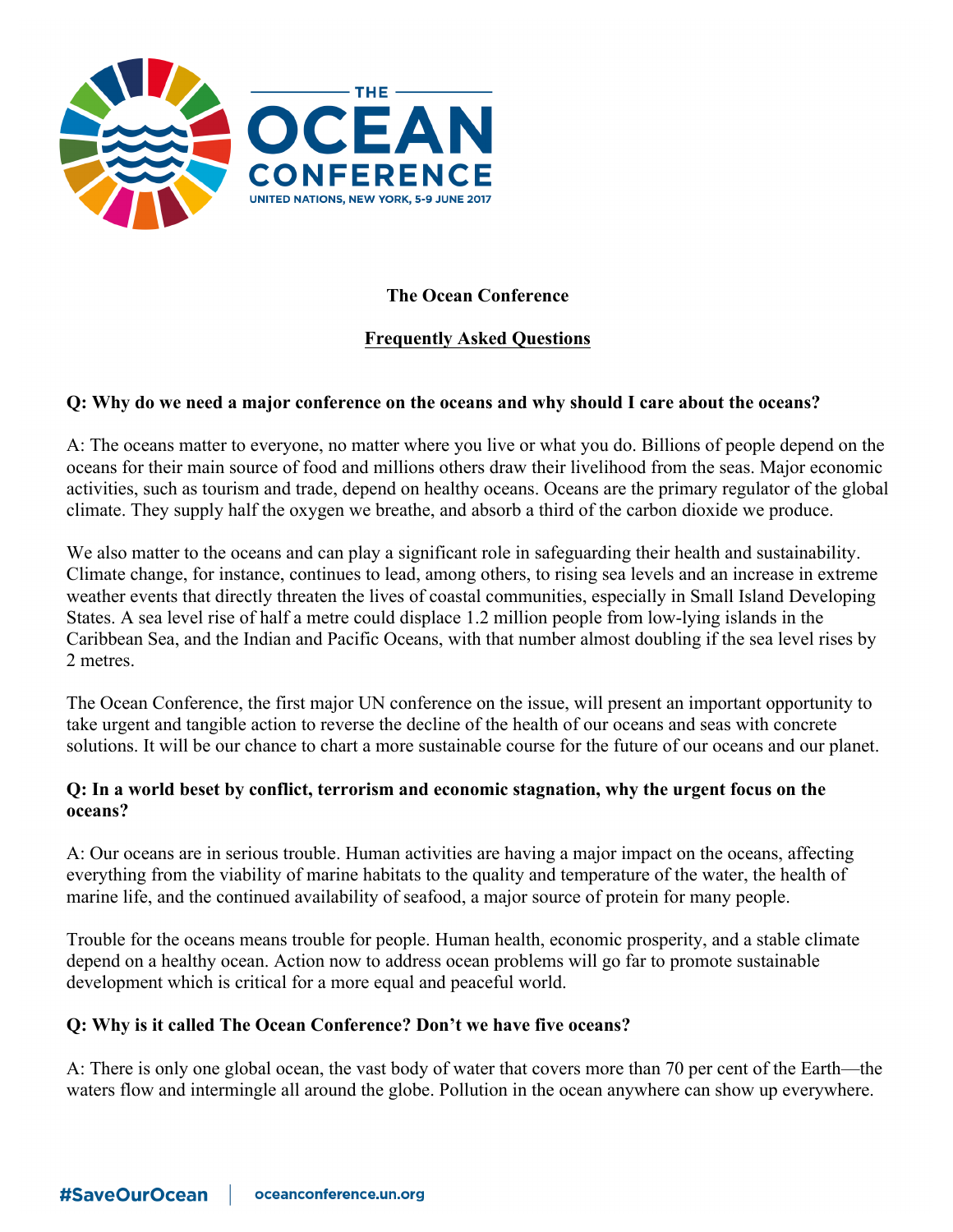The oceans that we commonly refer to—the Arctic, Pacific, Atlantic, Indian and Southern—are more aptly described as ocean regions. Then there are a multitude of sub-regions that flow from seas into bays, estuaries, and so forth.

## **Q: There have been other ocean conferences before but what makes this conference particularly important?**

A: There has been an uptick in the interest and activity to address ocean concerns. This is an important time to capture and maintain the momentum going forward and the Ocean Conference marks the first time that countries have agreed to hold a conference at the UN dedicated to the achievement of the Sustainable Development Goal (SDG 14) pertaining to the health of the oceans. The UN brings a far greater global dimension to the issue.

# **Q: What will the Ocean Conference accomplish?**

A: The Ocean Conference will be the first step to reverse the decline of our oceans. The Conference will bring together just about every group that has a stake in the health of the oceans, including Governments, the UN system, other intergovernmental organizations, international financial institutions, non-governmental organizations, civil society organizations, academic institutions, the scientific community, the private sector, philanthropic organizations and other relevant actors.

The Conference not only will serve as a place to raise awareness of the state of our oceans, but will produce a global call for action, and generate new dialogues and partnerships aimed at implementing solutions. In addition, many participants are expected to announce and register on the Conference website new ocean initiatives, or voluntary commitments, undertaken individually or in partnership, and others will report on progress and challenges from existing programmes and initiatives.

# **Q: Are you expecting any concrete outcomes or commitments?**

A: Three critical outcomes are expected at the Ocean Conference. UN Member States will adopt a "Call for Action" by consensus. It will act as a concise, focused and concrete declaration to set the course towards a more sustainable future for our oceans. The Conference is, however, not only about what Governments can do to address this issue. It is also about how we can all contribute and do our part, however big or small.

During the Preparatory Meeting in February 2017, the UN launched the process for registering voluntary commitments online for the implementation of SDG 14. The commitments are initiatives undertaken, individually or in partnership, by anyone, including Governments, the UN system, financial institutions, civil society, academic and research institutions, the scientific community and the private sector. They can include various local, regional and global initiatives addressing the different targets of SDG 14, ranging from efforts to protect the marine environment, curb marine pollution and address the impact of ocean acidification. The list will be included into the report of the Conference.

The report of the Conference will also include the co-chairs' summary of the partnership dialogues. The partnership dialogues will deal with all SDG 14 targets and aim to strengthen cooperation, scale up and replicate existing successful initiatives and launch concrete and new partnerships that will advance the implementation of the goal.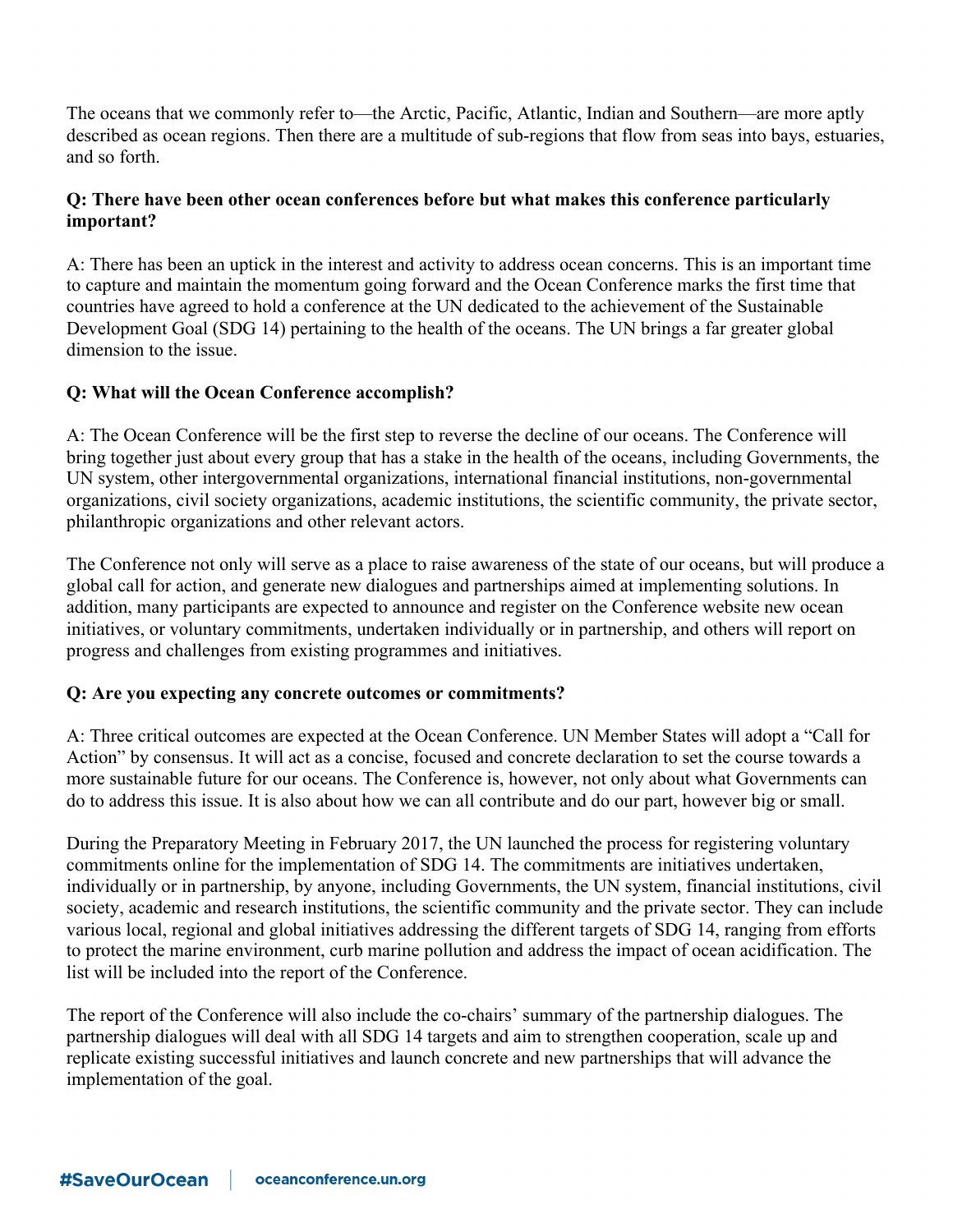## **Q: What are some of the areas where we need to make progress?**

A: There are many actions that can be undertaken now, including efforts to prevent and clean up marine pollution such as the growing islands of plastic waste that are circulating in the ocean. Urgent action is needed to reduce land-based pollution, which accounts for 80 per cent of marine pollution, including by reducing agricultural run-off that ultimately ends up in the oceans and causes "dead zones."

Action is also required to end overfishing, illegal, unreported and unregulated fishing and destructive fishing practices. We need to take steps to sustainably manage, protect and conserve marine and coastal ecosystems by increasing community-based conservation measures, and educating and raising awareness. We need to implement the Paris Agreement on climate change—we will have to reduce emissions that are causing changes in our oceans, as well as take measures that build resilience to the impacts of ocean acidification and climate change, such as sea-level rise. The targets of SDG 14 outline the areas where progress is needed: https://sustainabledevelopment.un.org/sdg14

### **Q. How is climate change impacting our oceans?**

A. Because of climate change, sea-level is rising, causing coastal erosion and threatening coastal communities. We have also been seeing an increased frequency and intensity of extreme weather and climate events. The oceans are warming, and that is already having an impact on marine biodiversity, such as coral reefs.

Changes in ocean temperature are also affecting the migratory patterns of many fish species, which are moving toward cooler waters. In addition, ocean acidification has increased as a result of more carbon dioxide being absorbed by the oceans, posing a major threat leading to the loss of shellfish, coral reefs and calcareous plankton, the base of much of the marine food chain.

## **Q: How bad is the pollution in our oceans?**

A: Each year, more than 8 million tonnes of plastic ends up in the oceans, wreaking havoc on marine wildlife, fisheries and tourism, and costing at least \$8 billion in damage to marine ecosystems. Plastic waste is estimated to kill up to 1 million sea birds, 100,000 sea mammals and countless fish each year. Plastic remains in our ecosystem for years harming thousands of sea creatures every day.

We need to act now to eliminate major sources of marine litter, including through policies, recycling efforts and more responsible means of consumption, to prevent the irreversible damage that is being done to our oceans. If we don't act now and continue at the same rate, dumping items such as plastic bottles, bags and cups after a single use, by 2050 oceans will carry more plastic than fish and an estimated 99 per cent of seabirds will have ingested plastic.

#### **Q: Is recycling going to really help reduce plastic pollution in the oceans?**

A: Yes. Since 60 to 90 per cent of marine litter is made up of different plastics polymers, one of the main solutions to addressing marine pollution in our oceans would be to reduce our plastic footprint, including through efforts to reuse and recycle all plastic instead of throwing them away after one use and implement better waste collection on our shores.